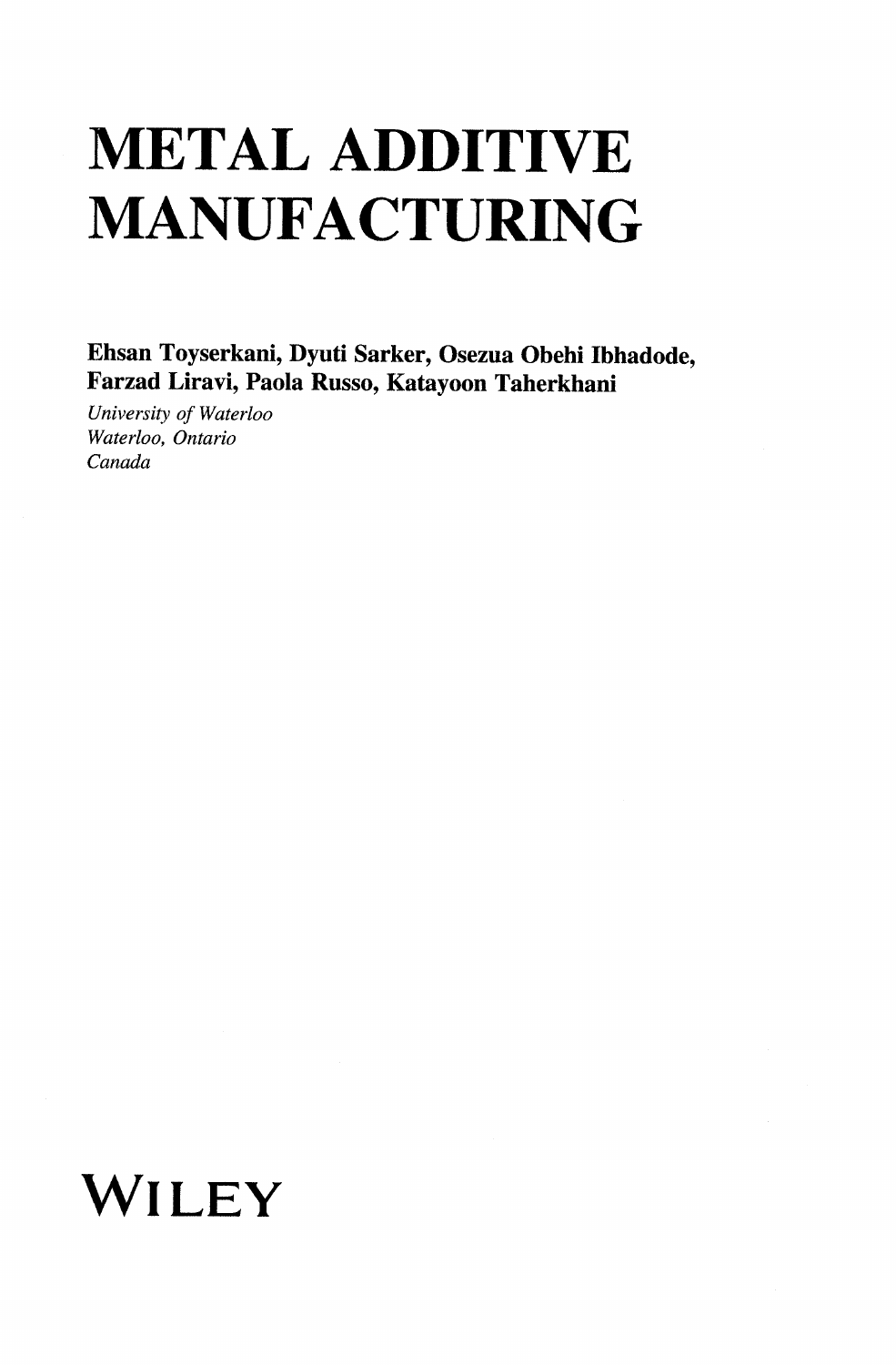## **Contents**

|   | Preface<br><b>Abbreviations</b>                                             |                                                     |                          |  |  |
|---|-----------------------------------------------------------------------------|-----------------------------------------------------|--------------------------|--|--|
| 1 | <b>Additive Manufacturing Process Classification, Applications, Trends,</b> |                                                     |                          |  |  |
|   | <b>Opportunities, and Challenges</b>                                        |                                                     |                          |  |  |
|   | 1.1                                                                         | Additive Manufacturing: A Long-Term Game Changer    | $\mathbf{1}$             |  |  |
|   | 1.2                                                                         | AM Standard Definition and Classification           | $\overline{\mathcal{L}}$ |  |  |
|   | 1.3                                                                         | Why Metal Additive Manufacturing?                   | 5                        |  |  |
|   |                                                                             | 1.4 Market Size: Current and Future Estimation      | 11                       |  |  |
|   | 1.5                                                                         | Applications of Metal AM                            | 12                       |  |  |
|   |                                                                             | 1.5.1 Medical and Dental                            | 14                       |  |  |
|   |                                                                             | 1.5.2 Aerospace and Defense                         | 15                       |  |  |
|   |                                                                             | 1.5.3 Communication                                 | 17                       |  |  |
|   |                                                                             | 1.5.4 Energy and Resources                          | 18                       |  |  |
|   |                                                                             | 1.5.5 Automotive                                    | 19                       |  |  |
|   |                                                                             | 1.5.6 Industrial Tooling and Other Applications     | 20                       |  |  |
|   | 1.6                                                                         | Economic/Environmental Benefits and Societal Impact | 20                       |  |  |
|   | 1.7 <sub>z</sub>                                                            | AM Trends, Challenges, and Opportunities            | 23                       |  |  |
|   | 1.8                                                                         | Looking Ahead                                       | 27                       |  |  |
|   |                                                                             | References                                          | 28                       |  |  |
| 2 |                                                                             | <b>Basics of Metal Additive Manufacturing</b>       | 31                       |  |  |
|   | Introduction<br>2.1                                                         |                                                     | 31                       |  |  |
|   |                                                                             | 2.2 Main Metal Additive Manufacturing Processes     | 32                       |  |  |
|   |                                                                             | 2.2.1 Powder Bed Fusion (PBF)                       | 32                       |  |  |
|   |                                                                             | 2.2.2 Directed Energy Deposition (DED)              | 41                       |  |  |
|   |                                                                             | 2.2.3 Binder Jetting (BJ)                           | 49                       |  |  |
|   |                                                                             | 2.2.4 Emerging Metal AM Processes                   | 55                       |  |  |
|   | 2.3                                                                         | Main Process Parameters for Metal DED, PBF, and BJ  | 62                       |  |  |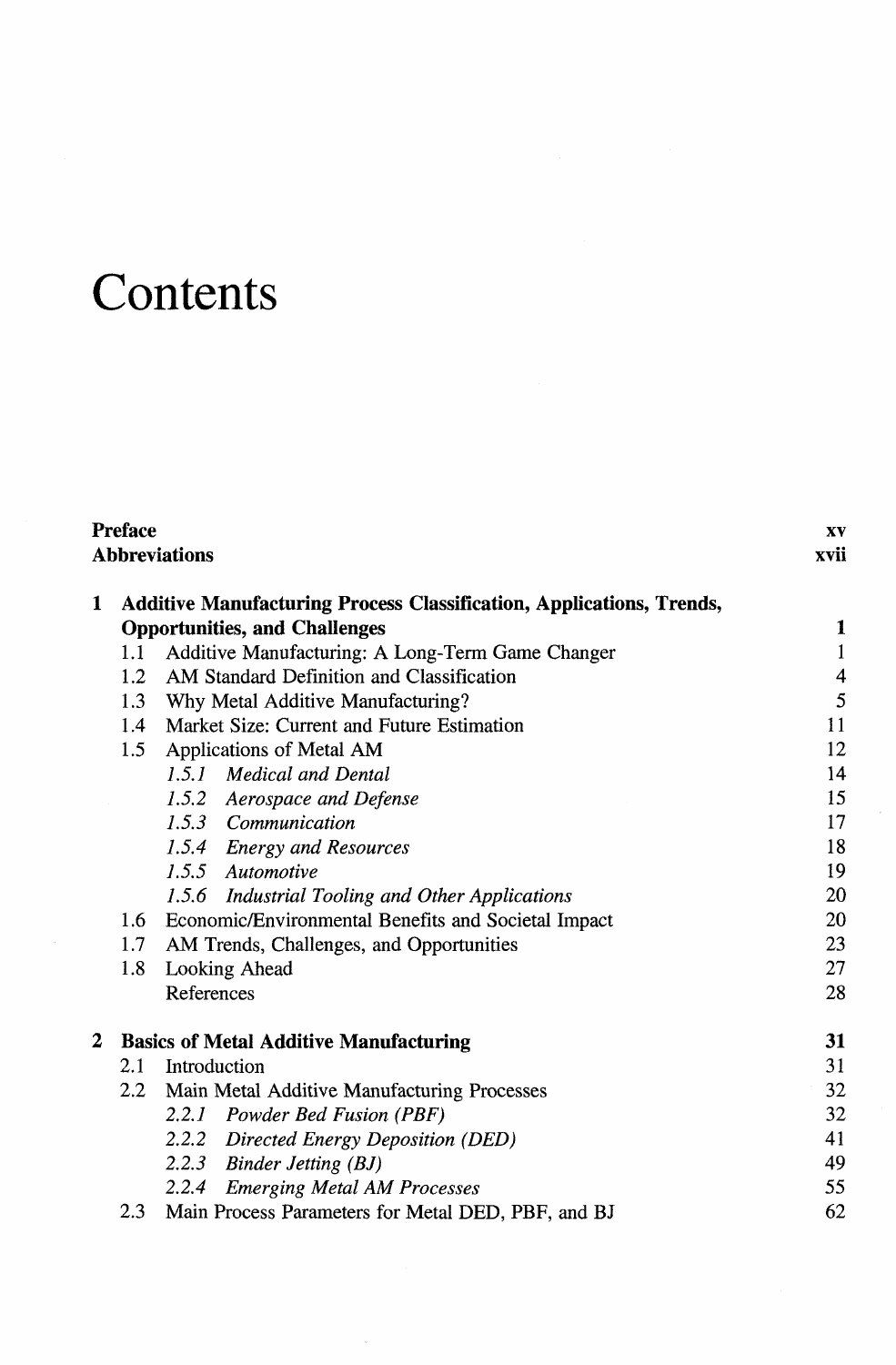|   |     | 2.3.1        | <b>Main Output Parameters</b>                                | 64  |
|---|-----|--------------|--------------------------------------------------------------|-----|
|   |     | 2.3.2        | Combined Thermal Energy Source Parameters PBF and DED        | 65  |
|   |     | 2.3.3        | Beam Scanning Strategies and Parameters for PBF and DED      | 68  |
|   |     | 2.3.4        | Powder Properties for PBF, DED, and BJ                       | 71  |
|   |     | 2.3.5        | Wire Properties for DED                                      | 76  |
|   |     | 2.3.6        | Layer Thickness for PBF, DED, and BJ                         | 77  |
|   |     | 2.3.7        | Ambient Parameters for PBF, DED, and BJ                      | 79  |
|   |     | 2.3.8        | Geometry-Specific Parameters (PBF)                           | 80  |
|   |     | 2.3.9        | <b>Support Structures for PBF</b>                            | 82  |
|   |     | 2.3.10       | <b>Binder Properties for BJ</b>                              | 82  |
|   |     | 2.3.11       | <b>Binder Saturation for BJ</b>                              | 84  |
|   | 2.4 | Materials    |                                                              | 85  |
|   |     | 2.4.1        | <b>Ferrous Alloys</b>                                        | 86  |
|   |     | 2.4.2        | <b>Titanium Alloys</b>                                       | 86  |
|   |     | 2.4.3        | Nickel Alloys                                                | 86  |
|   |     | 2.4.4        | Aluminum Alloys                                              | 86  |
|   |     | References   |                                                              | 87  |
| 3 |     |              | <b>Main Sub-Systems for Metal AM Machines</b>                | 91  |
|   | 3.1 | Introduction |                                                              | 91  |
|   | 3.2 |              | System Setup of AM Machines                                  | 92  |
|   |     | 3.2.1        | Laser Powder Bed Fusion (LPBF)                               | 92  |
|   |     | 3.2.2        | Laser Directed Energy Deposition (LDED) with Blown Powder    |     |
|   |     |              | Known as Laser Powder-Fed (LPF)                              | 92  |
|   |     | 3.2.3        | Binder Jetting (BJ)                                          | 93  |
|   | 3.3 |              | Laser Basics: Important Parameters Needed to be Known for AM | 93  |
|   |     | 3.3.1        | Laser Theory                                                 | 93  |
|   |     | 3.3.2        | Laser Components                                             | 100 |
|   |     | 3.3.3        | Continuous Vs. Pulsed Laser                                  | 101 |
|   |     | 3.3.4        | Laser Types                                                  | 102 |
|   |     | 3.3.5        | <b>Laser Beam Properties</b>                                 | 109 |
|   | 3.4 |              | <b>Electron Beam Basics</b>                                  | 114 |
|   |     | 3.4.1        | Comparisons and Contrasts between Laser and Electron Beams   | 114 |
|   |     | 3.4.2        | Electron Beam Powder Bed Fusion Setup                        | 114 |
|   |     | 3.4.3        | Electron Beam Mechanism                                      | 116 |
|   |     | 3.4.4        | Vacuum Chambers                                              | 119 |
|   | 3.5 |              | Powder Feeders and Delivery Nozzles Technology               | 121 |
|   |     | 3.5.1        | <b>Classification of Powder Feeders</b>                      | 121 |
|   |     | 3.5.2        | Powder Delivery Nozzles for DED                              | 125 |
|   |     | 3.5.3        | Powder Bed Delivery and Spreading Mechanisms                 | 128 |
|   |     | 3.5.4        | Wire Feed System                                             | 129 |
|   |     | 3.5.5        | Positioning Devices and Scanners in Laser-Based AM           | 130 |
|   |     | 3.5.6        | Print-Head in Binder Jetting                                 | 131 |
|   | 3.6 |              | <b>CAD File Formats</b>                                      | 133 |
|   |     | 3.6.1        | CAD/CAM Software                                             | 134 |
|   | 3.7 | Summary      |                                                              | 134 |
|   |     | References   |                                                              | 134 |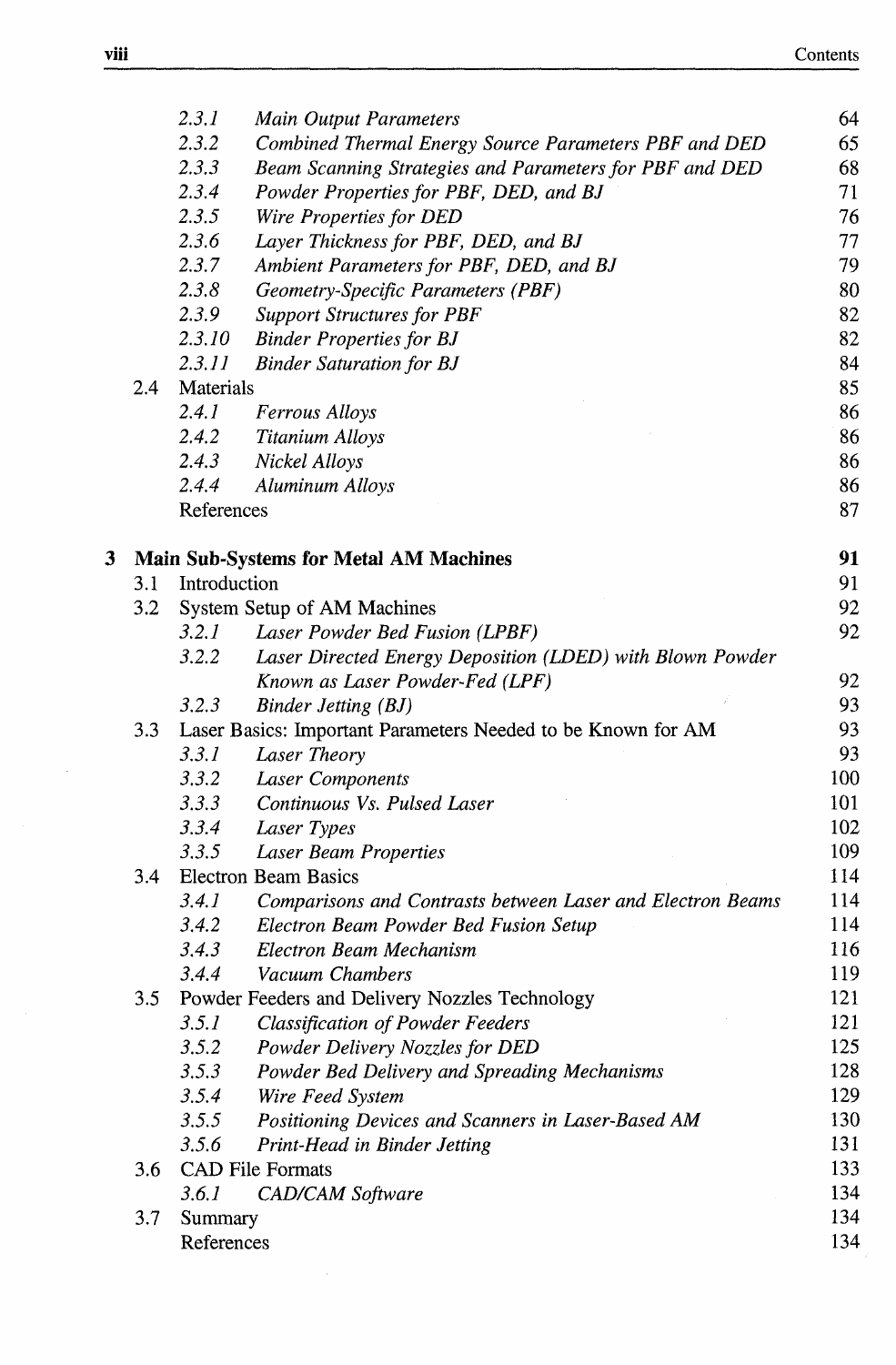| 4 | Directed Energy Deposition (DED): Physics and Modeling of Laser/Electron |                                                                                            |            |  |  |
|---|--------------------------------------------------------------------------|--------------------------------------------------------------------------------------------|------------|--|--|
|   |                                                                          | <b>Beam Material Processing and DED</b>                                                    | 137        |  |  |
|   | 4.1                                                                      | Introduction                                                                               |            |  |  |
|   | 4.2                                                                      | Laser Material Interaction and the Associated Significant Parameters to                    |            |  |  |
|   |                                                                          | Laser AM                                                                                   |            |  |  |
|   |                                                                          | 4.2.1 Continuous Versus Pulsed/Modulated Lasers                                            | 141        |  |  |
|   |                                                                          | 4.2.2 Absorption, Reflection, and Transmission Factors                                     | 143        |  |  |
|   |                                                                          | 4.2.3 Dependencies of Absorption Factor to Wavelength and Temperature                      | 144        |  |  |
|   |                                                                          | 4.2.4 Angle of Incidence                                                                   | 144        |  |  |
|   |                                                                          | 4.2.5 Surface Roughness Effects                                                            | 147        |  |  |
|   |                                                                          | 4.2.6 Scattering Effects                                                                   | 147        |  |  |
|   | 4.3                                                                      | E-beam Material Interaction                                                                | 148        |  |  |
|   | Power Density and Interaction Time for Various Heat Source-based<br>4.4  |                                                                                            |            |  |  |
|   |                                                                          | <b>Material Processing</b>                                                                 | 149        |  |  |
|   | 4.5                                                                      | Physical Phenomena and Governing Equations During DED                                      | 150        |  |  |
|   |                                                                          | 4.5.1<br>Absorption                                                                        | 150        |  |  |
|   |                                                                          | 4.5.2 Heat Conduction                                                                      | 151        |  |  |
|   |                                                                          | 4.5.3 Surface Convection and Radiation                                                     | 152        |  |  |
|   |                                                                          | 4.5.4 Fluid Dynamics                                                                       | 153        |  |  |
|   |                                                                          | 4.5.5 Phase Transformation                                                                 | 156        |  |  |
|   |                                                                          | 4.5.6 Rapid Solidification                                                                 | 158        |  |  |
|   |                                                                          | 4.5.7 Thermal Stresses                                                                     | 158        |  |  |
|   |                                                                          | 4.5.8 Flow Field in DED with Injected Powder                                               | 159<br>161 |  |  |
|   | 4.6                                                                      | Modeling of DED                                                                            |            |  |  |
|   |                                                                          | Analytical Modeling: Basics, Simplified Equations, and Assumptions<br>4.6.1                | 161        |  |  |
|   |                                                                          | 4.6.2 Numerical Models for DED                                                             | 165        |  |  |
|   |                                                                          | Experimental-based Models: Basics and Approaches<br>4.6.3                                  | 166        |  |  |
|   | 4.7                                                                      | Case Studies on Common Modeling Platforms for DED                                          | 168        |  |  |
|   |                                                                          | Lumped Analytical Model for Powder-Fed LDED<br>4.7.1                                       | 168        |  |  |
|   |                                                                          | 4.7.2 Comprehensive Analytical Model for Powder-Fed LDED (PF-LDED)                         | 172        |  |  |
|   |                                                                          | 4.7.3 Numerical Modeling of LDED: Heat Transfer Model                                      | 184        |  |  |
|   |                                                                          | 4.7.4 Modeling of Wire-Fed E-beam DED (WF-EDED)                                            | 193        |  |  |
|   |                                                                          | A Stochastic Model for Powder-Fed LDED<br>4.7.5                                            | 195        |  |  |
|   | 4.8                                                                      | Summary                                                                                    | 200        |  |  |
|   |                                                                          | References                                                                                 | 200        |  |  |
|   |                                                                          |                                                                                            |            |  |  |
| 5 |                                                                          | <b>Powder Bed Fusion Processes: Physics and Modeling</b>                                   | 203        |  |  |
|   | 5.1                                                                      | Introduction and Notes to Readers                                                          | 203        |  |  |
|   | 5.2                                                                      | Physics of Laser Powder bed Fusion (LPBF)                                                  | 204<br>205 |  |  |
|   |                                                                          | Heat Transfer in LPBF: Governing Equations and Assumptions<br>5.2.1                        |            |  |  |
|   |                                                                          | 5.2.2<br>Fluid Flow in the Melt Pool of LPBF: Governing Equations                          | 215        |  |  |
|   |                                                                          | and Assumptions                                                                            |            |  |  |
|   |                                                                          | 5.2.3<br>Vaporization and Material Expulsion: Governing Equations                          | 218        |  |  |
|   |                                                                          | and Assumptions<br>Thermal Residual Stresses: Governing Equations and Assumptions<br>5.2.4 | 219        |  |  |
|   |                                                                          | 5.2.5<br>Numerical Modeling of LPBF                                                        | 220        |  |  |
|   |                                                                          | 5.2.6<br>Case Studies on Common LPBF Modeling Platforms                                    | 222        |  |  |
|   |                                                                          |                                                                                            |            |  |  |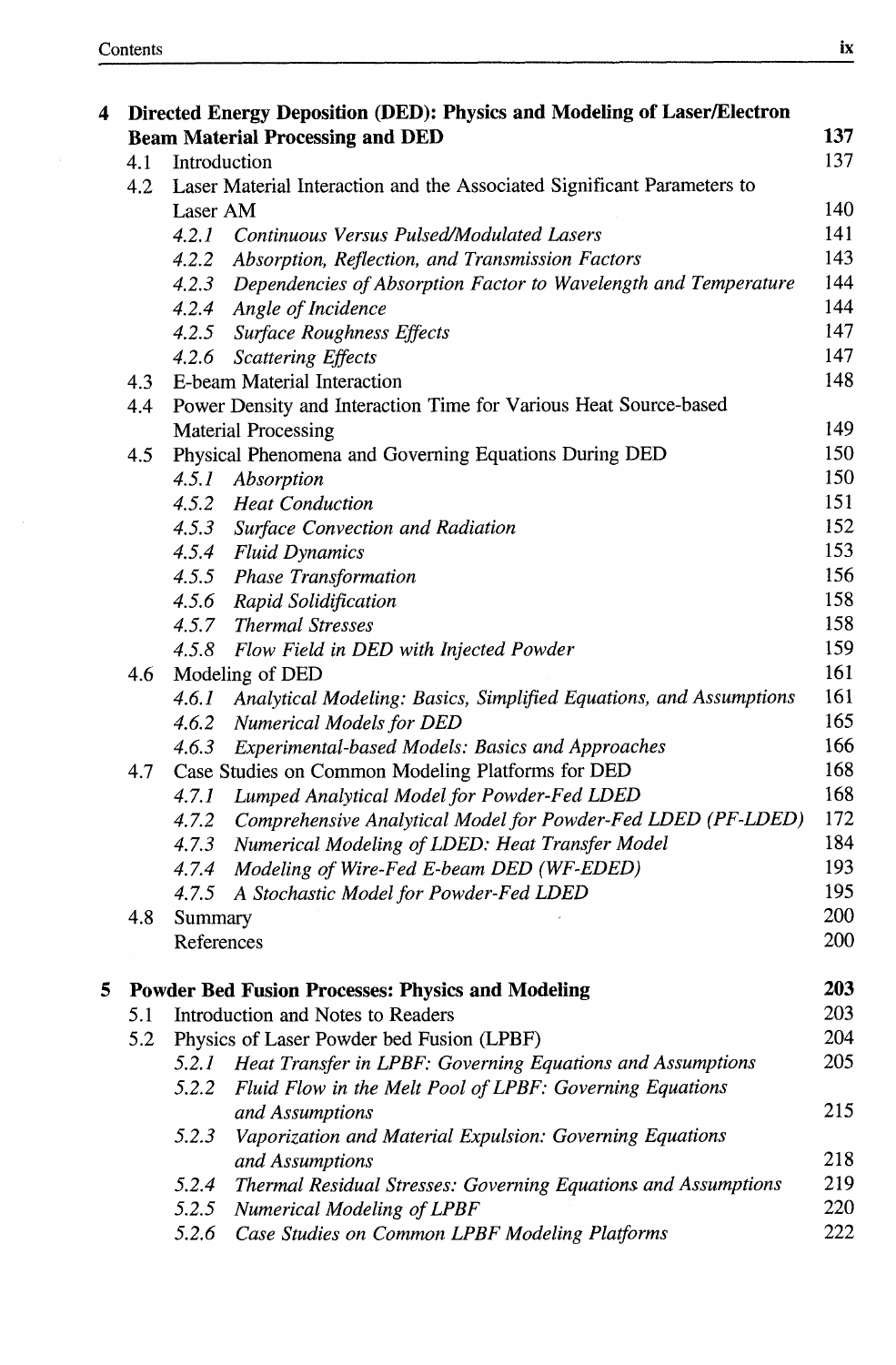|   | 5.3  | Physics and Modeling of Electron Beam Additive Manufacturing        | 228 |  |  |  |  |
|---|------|---------------------------------------------------------------------|-----|--|--|--|--|
|   |      | 5.3.1<br>Electron Beam Additive Manufacturing Parameters            | 228 |  |  |  |  |
|   |      | 5.3.2<br><b>Emissions in Electron Beam Sources</b>                  | 230 |  |  |  |  |
|   |      | 5.3.3<br>Mathematical Description of Free Electron Current          | 231 |  |  |  |  |
|   |      | 5.3.4<br>Modeling of Electron Beam Powder Bed Fusion (EB-PBF)       | 233 |  |  |  |  |
|   |      | 5.3.5<br>Case Studies                                               | 245 |  |  |  |  |
|   |      | 5.3.6<br>Summary                                                    | 249 |  |  |  |  |
|   |      | References                                                          | 251 |  |  |  |  |
| 6 |      | <b>Binder Jetting and Material Jetting: Physics and Modeling</b>    | 255 |  |  |  |  |
|   | 6.1  | Introduction                                                        | 255 |  |  |  |  |
|   | 6.2  | Physics and Governing Equations                                     | 257 |  |  |  |  |
|   |      | <b>Droplet Formation</b><br>6.2.1                                   | 257 |  |  |  |  |
|   |      | 6.2.2<br>Droplet-Substrate Interaction                              | 263 |  |  |  |  |
|   |      | 6.2.3<br><b>Binder Imbibition</b>                                   | 265 |  |  |  |  |
|   | 6.3  | Numerical Modeling                                                  | 270 |  |  |  |  |
|   |      | Level-Set Model<br>6.3.1                                            | 270 |  |  |  |  |
|   |      | 6.3.2<br>Lattice Boltzmann Method                                   | 274 |  |  |  |  |
|   | 6.4  | Summary                                                             | 277 |  |  |  |  |
|   |      | References                                                          | 277 |  |  |  |  |
| 7 |      | <b>Material Extrusion: Physics and Modeling</b>                     | 279 |  |  |  |  |
|   |      | 7.1<br>Introduction                                                 |     |  |  |  |  |
|   | 7.2  | Analytical Modeling of ME                                           | 281 |  |  |  |  |
|   |      | 7.2.1<br>Heat Transfer and Outlet Temperature                       | 281 |  |  |  |  |
|   |      | 7.2.2<br>Flow Dynamics and Drop Pressure                            | 283 |  |  |  |  |
|   |      | 7.2.3<br>Die Swell                                                  | 288 |  |  |  |  |
|   |      | 7.2.4<br>Deposition and Healing                                     | 289 |  |  |  |  |
|   | 7.3  | Numerical Modeling of ME                                            | 291 |  |  |  |  |
|   | 7.4  | Summary                                                             | 296 |  |  |  |  |
|   |      | References                                                          | 296 |  |  |  |  |
| 8 |      | Material Design and Considerations for Metal Additive Manufacturing | 297 |  |  |  |  |
|   | 8.1  | Historical Background on Materials                                  | 297 |  |  |  |  |
|   | 8.2  | Materials Science: Structure-Property Relationship                  | 298 |  |  |  |  |
|   | 8.3  | Manufacturing of Metallic Materials                                 | 299 |  |  |  |  |
|   | 8.4  | Solidification of Metals: Equilibrium                               | 301 |  |  |  |  |
|   | 8.5  | Solidification in Additive Manufacturing: Non-Equilibrium           | 302 |  |  |  |  |
|   | 8.6  | Equilibrium Solidification: Theory and Mechanism                    | 304 |  |  |  |  |
|   |      | Cooling Curve and Phase Diagram<br>8.6.1                            | 304 |  |  |  |  |
|   | 8.7  | Non-Equilibrium Solidification: Theory and Mechanism                | 307 |  |  |  |  |
|   | 8.8  | Solute Redistribution and Microsegregation                          | 308 |  |  |  |  |
|   | 8.9  | <b>Constitutional Supercooling</b>                                  | 312 |  |  |  |  |
|   | 8.10 | Nucleation and Growth Kinetics                                      | 314 |  |  |  |  |
|   |      | 8.10.1<br><b>Nucleation</b>                                         | 315 |  |  |  |  |
|   |      | 8.10.2<br>Growth Behavior                                           | 319 |  |  |  |  |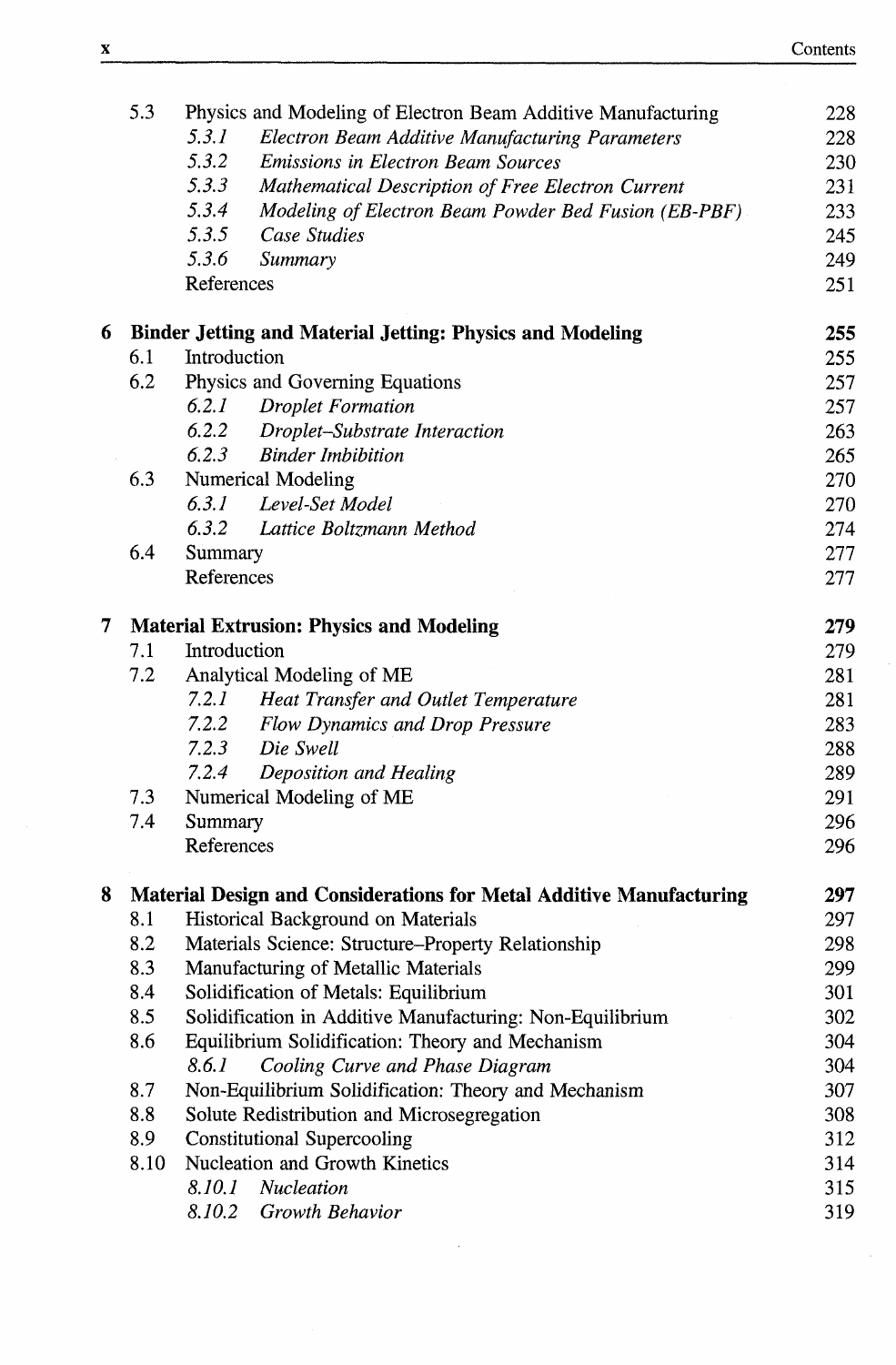|   | 8.11 | Solidification Microstructure in Pure Metals and Alloys  | 321 |  |  |  |
|---|------|----------------------------------------------------------|-----|--|--|--|
|   | 8.12 | Directional Solidification in AM                         | 324 |  |  |  |
|   | 8.13 | Factors Affecting Solidification in AM                   | 325 |  |  |  |
|   |      | 8.13.1<br>Cooling Rate                                   | 325 |  |  |  |
|   |      | 8.13.2<br>Temperature Gradient and Solidification Rate   | 326 |  |  |  |
|   |      | 8.13.3 Process Parameters                                | 329 |  |  |  |
|   |      | 8.13.4<br>Solidification Temperature Span                | 329 |  |  |  |
|   |      | 8.13.5<br><b>Gas Interactions</b>                        | 330 |  |  |  |
|   | 8.14 | Solidification Defects                                   | 330 |  |  |  |
|   |      | 8.14.1 Porosity                                          | 330 |  |  |  |
|   |      | 8.14.2 Balling                                           | 332 |  |  |  |
|   |      | 8.14.3 Cracking                                          | 335 |  |  |  |
|   |      | 8.14.4 Lamellar Tearing                                  | 337 |  |  |  |
|   | 8.15 | Post Solidification Phase Transformation                 | 337 |  |  |  |
|   |      | 8.15.1 Ferrous Alloys/Steels                             | 337 |  |  |  |
|   |      | 8.15.2 Al Alloys                                         | 338 |  |  |  |
|   |      | 8.15.3 Nickel Alloys/Superalloys                         | 341 |  |  |  |
|   |      | 8.15.4<br><b>Titanium Alloys</b>                         | 350 |  |  |  |
|   | 8.16 | Phases after Post-Process Heat Treatment                 | 357 |  |  |  |
|   |      | 8.16.1 Ferrous Alloys                                    | 357 |  |  |  |
|   |      | 8.16.2 Al Alloys                                         | 357 |  |  |  |
|   |      | 8.16.3 Ni Alloys                                         | 357 |  |  |  |
|   |      | 8.16.4<br>Ti Alloys                                      | 358 |  |  |  |
|   | 8.17 | <b>Mechanical Properties</b>                             | 358 |  |  |  |
|   |      | 8.17.1 Hardness                                          | 359 |  |  |  |
|   |      | 8.17.2 Tensile Strength and Static Strength              | 363 |  |  |  |
|   |      | 8.17.3<br>Fatigue Behavior of AM-Manufactured Alloys     | 365 |  |  |  |
|   | 8.18 | Summary                                                  | 371 |  |  |  |
|   |      | References                                               | 375 |  |  |  |
| 9 |      | <b>Additive Manufacturing of Metal Matrix Composites</b> | 383 |  |  |  |
|   | 9.1  | Introduction                                             |     |  |  |  |
|   | 9.2  | Conventional Manufacturing Techniques for Metal Matrix   |     |  |  |  |
|   |      | Composites (MMCs)                                        | 384 |  |  |  |
|   | 9.3  | Additive Manufacturing of Metal Matrix Composites (MMCs) | 385 |  |  |  |
|   | 9.4  | AM Challenges and Opportunities                          | 386 |  |  |  |
|   | 9.5  | Preparation of Composite Materials: Mechanical Mixing    | 387 |  |  |  |
|   | 9.6  | Different Categories of MMCs                             | 389 |  |  |  |
|   | 9.7  | Additive Manufacturing of Ferrous Matrix Composites      | 390 |  |  |  |
|   |      | 9.7.1<br>316 SS-TiC Composite                            | 390 |  |  |  |
|   |      | 9.7.2<br>316 SS-TiB <sub>2</sub> Composite               | 392 |  |  |  |
|   |      | 9.7.3<br>$H13$ -TiB <sub>2</sub> Composite               | 392 |  |  |  |
|   |      | 9.7.4<br>H13-TiC Composite                               | 393 |  |  |  |
|   |      | 9.7.5<br>Ferrous-WC Composite                            | 393 |  |  |  |
|   |      | 9.7.6<br>Ferrous-VC Composites                           | 394 |  |  |  |
|   |      |                                                          |     |  |  |  |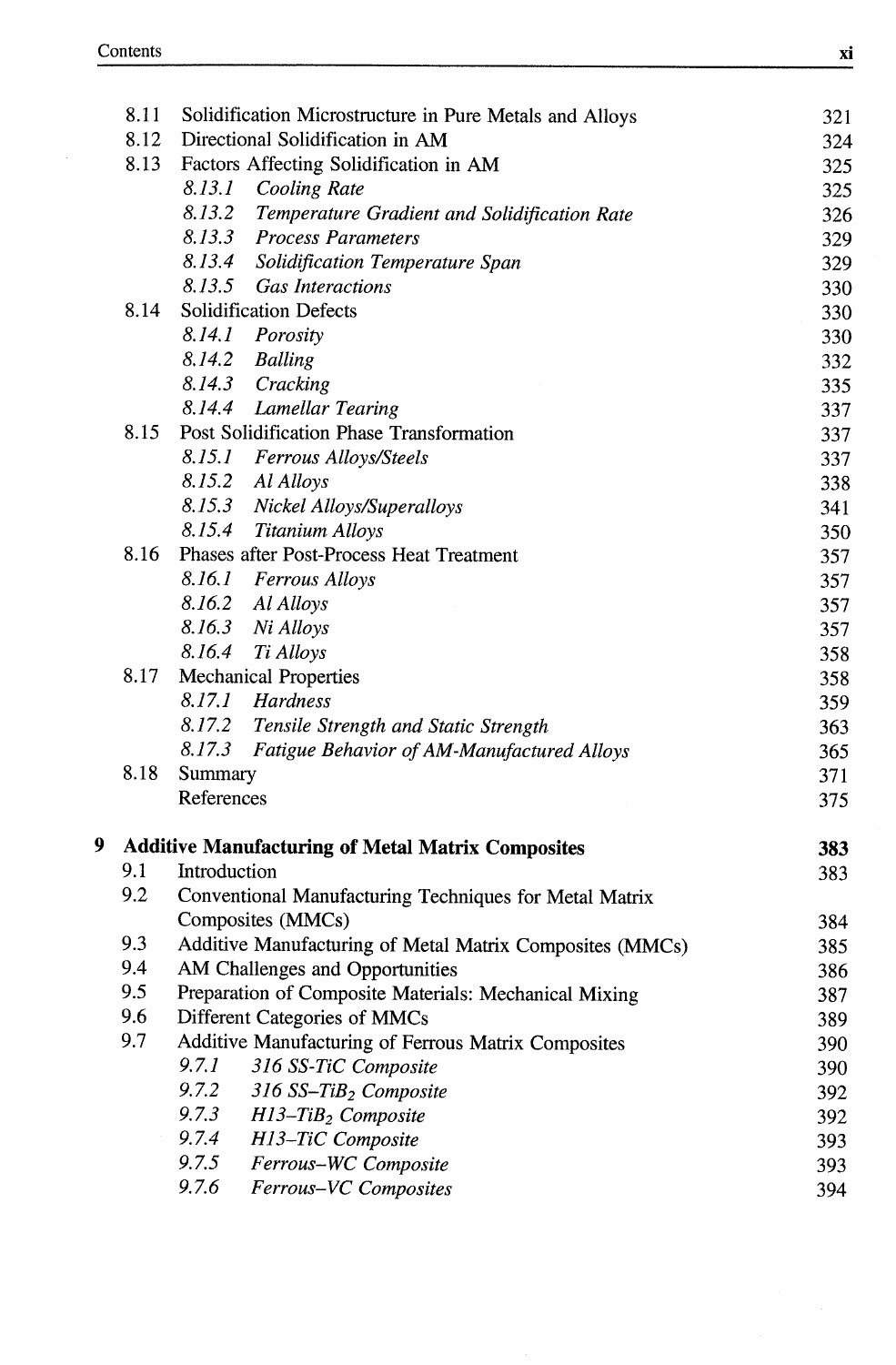| 9.8  | Additive Manufacturing of Titanium-Matrix Composites (TMCs)    | 395 |
|------|----------------------------------------------------------------|-----|
|      | Ti-TiC Composite<br>9.8.1                                      | 396 |
|      | 9.8.2<br>Ti-TiB Composites                                     | 396 |
|      | Ti-Hydroxyapatite (Ti-HA) Composites<br>9.8.3                  | 399 |
|      | Ti-6Al-4V-Metallic Glass (MG) Composites<br>9.8.4              | 400 |
|      | 9.8.5<br>$Ti$ -6Al-4V + $B_4C$ Pre-alloyed Composites          | 401 |
|      | 9.8.6<br>Ti-6Al-4V + Mo Composite                              | 402 |
|      | 9.8.7<br>Structure and Properties of Different TMCs            | 403 |
| 9.9  | Additive Manufacturing of Aluminum Matrix Composites           | 403 |
|      | 9.9.1<br>$Al-Fe2O3$ Composite                                  | 405 |
|      | 9.9.2<br>AlSi <sub>10</sub> Mg-SiC Composite                   | 405 |
|      | 9.9.3<br>$AISi10Mg-TiC Composite$                              | 406 |
|      | 9.9.4<br>2024Al-TiB <sub>2</sub> Composite                     | 406 |
|      | 9.9.5<br>$AlSi10Mg-TiB2$ Composite                             | 407 |
|      | 9.9.6<br>AA7075-TiB <sub>2</sub> Composite                     | 407 |
| 9.10 | Additive Manufacturing of Nickel Matrix Composites             | 407 |
|      | 9.10.1<br>Inconel 625-TiC Composites                           | 408 |
|      | 9.10.2<br>Inconel 625-TiB <sub>2</sub> Composite               | 409 |
| 9.11 | Factors Affecting Composite Property                           | 409 |
|      | 9.11.1<br>Mixing of Matrix and Reinforcing Elements            | 409 |
|      | 9.11.2<br><b>Size of Reinforcing Elements</b>                  | 410 |
|      | 9.11.3 Decomposition Temperature                               | 411 |
|      | 9.11.4 Viscosity and Pore Formation                            | 411 |
|      | Volume of Reinforcing Elements and Pore Formation<br>9.11.5    | 412 |
|      | 9.11.6<br><b>Buoyancy Effects and Surface Tension Forces</b>   | 412 |
| 9.12 | Summary                                                        | 414 |
|      | References                                                     | 417 |
|      | 10 Design for Metal Additive Manufacturing                     | 421 |
| 10.1 | Design Frameworks for Additive Manufacturing                   | 421 |
|      | 10.1.1 Integrated Topological and Functional Optimization DfAM | 422 |
|      | Additive Manufacturing-Enabled Design Framework<br>10.1.2      | 422 |
|      | Product Design Framework for AM with Integration of<br>10.1.3  |     |
|      | Topology Optimization                                          | 424 |
|      | Multifunctional Optimization Methodology for DfAM<br>10.1.4    | 427 |
|      | AM Process Model for Product Family Design<br>10.1.5           | 427 |
| 10.2 | Design Rules and Guidelines                                    | 427 |
|      | 10.2.1 Laser Powder Bed Fusion (LPBF)                          | 427 |
|      | Electron Beam Powder Bed Fusion (EB-PBF)<br>10.2.2             | 431 |
|      | 10.2.3<br><b>Binder Jetting</b>                                | 433 |
|      | 10.2.4<br>Technologies Compared                                | 434 |
| 10.3 | Topology Optimization for Additive Manufacturing               | 434 |
|      | 10.3.1<br>Structural Optimization                              | 435 |
|      | 10.3.2<br>Topology Optimization                                | 436 |
|      | Design-Dependent Topology Optimization<br>10.3.3               | 444 |
|      | Efforts in AM-Constrained Topology Optimization<br>10.3.4      | 450 |
|      |                                                                |     |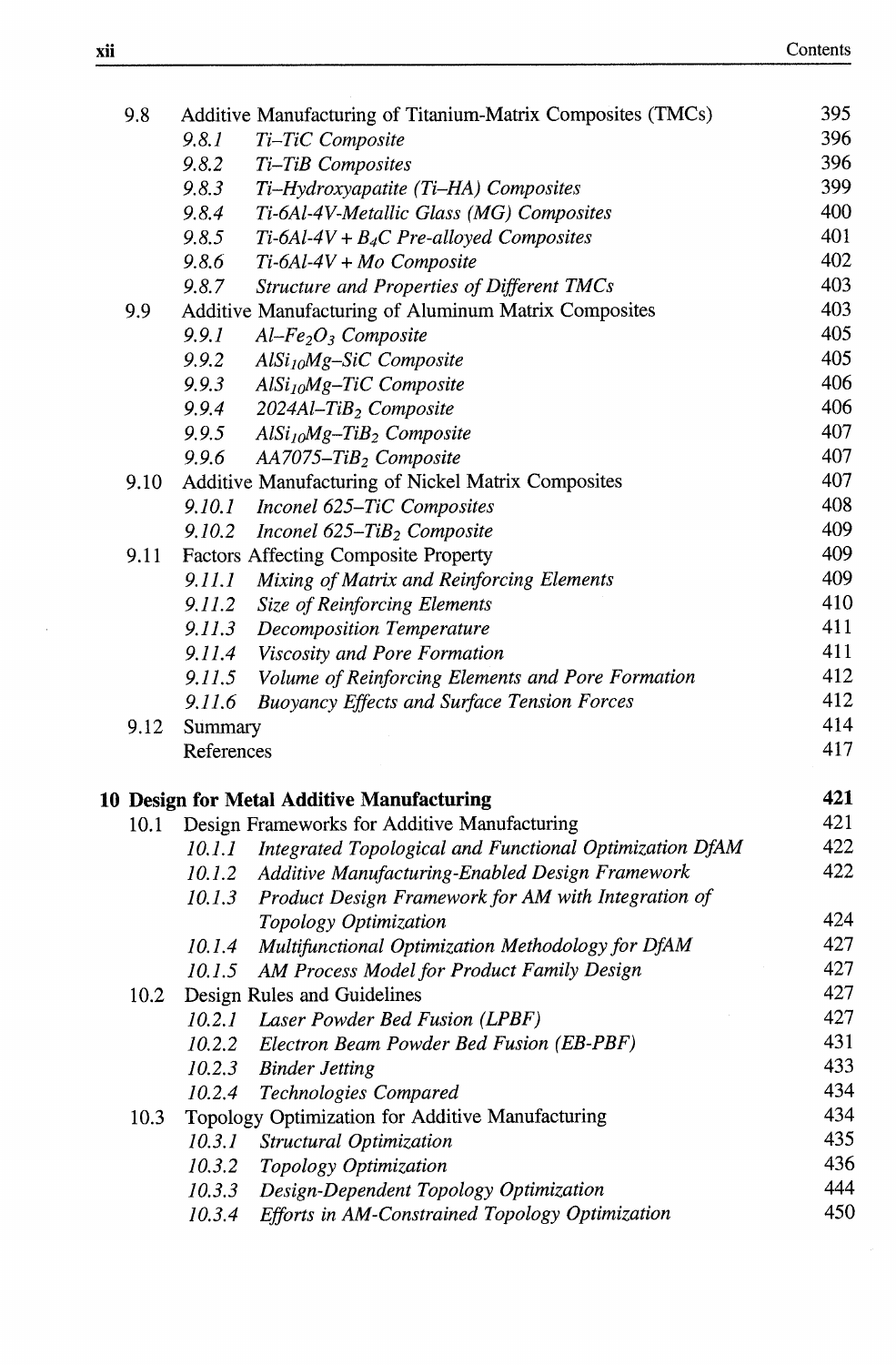| 10.4 | Lattice Structure Design                                                                                       | 458 |
|------|----------------------------------------------------------------------------------------------------------------|-----|
|      | 10.4.1<br>Unit Cell                                                                                            | 458 |
|      | 10.4.2<br>Lattice Framework                                                                                    | 459 |
|      | 10.4.3 Uniform Lattice                                                                                         | 460 |
|      | 10.4.4<br><b>Conformal Lattices</b>                                                                            | 462 |
|      | 10.4.5<br><b>Irregular/Randomized Lattices</b>                                                                 | 462 |
|      | 10.4.6<br>Design Workflows for Lattice Structures                                                              | 463 |
| 10.5 | Design for Support Structures                                                                                  | 473 |
|      | Principles that Should Guide Support Structure Design<br>10.5.1                                                | 474 |
|      | 10.5.2<br><b>Build Orientation Optimization</b>                                                                | 474 |
|      | 10.5.3<br><b>Support Structure Optimization</b>                                                                | 476 |
| 10.6 | Design Case Studies                                                                                            | 483 |
|      | 10.6.1 Redesign of an Aerospace Bracket to be Made by LPBF                                                     | 484 |
|      | 10.6.2<br>Design and Development of a Structural Member in a Suspension<br>Assembly Using EB Powder Bed Fusion | 487 |
|      | 10.6.3<br>Binder Jetting of the Framework of a Partial Metal Denture                                           | 488 |
|      | 10.6.4<br>Redesign of a Crank and Connecting Rod                                                               | 490 |
|      | 10.6.5<br>Redesign of a Mechanical Assembly                                                                    | 492 |
|      | 10.6.6<br>Solid-Lattice Hip Prosthesis Design                                                                  | 498 |
| 10.7 | Summary                                                                                                        | 501 |
|      | References                                                                                                     | 501 |
|      |                                                                                                                |     |
|      | 11 Monitoring and Quality Assurance for Metal Additive Manufacturing                                           | 507 |
| 11.1 | Why are Closed-Loop and Quality Assurance Platforms Essential?                                                 | 507 |
| 11.2 | In-Situ Sensing Devices and Setups                                                                             | 509 |
|      | 11.2.1 Types of Sensors Used in Metal AM                                                                       | 509 |
|      | 11.2.2<br>Mounting Strategies for In-line Monitoring Sensors in Metal                                          |     |
|      | <b>AM Setups</b>                                                                                               | 521 |
| 11.3 | <b>Commercially Available Sensors</b>                                                                          | 522 |
|      | 11.3.1 LPBF Commercial Sensors                                                                                 | 522 |
|      | 11.3.2 LDED Commercial Sensors                                                                                 | 525 |
| 11.4 | Signal/Data Conditioning, Methodologies, and Classic Controllers for                                           |     |
|      | Monitoring, Control, and Quality Assurance in Metal AM Processes                                               | 526 |
|      | Signal/Data Conditioning and Controllers for Melt Pool<br>11.4.1                                               |     |
|      | <b>Geometrical Analysis</b>                                                                                    | 526 |
|      | 11.4.2<br>Signal/Data Conditioning and Methodologies for Temperature                                           |     |
|      | Monitoring and Analysis                                                                                        | 531 |
|      | Signal/Data Conditioning and Methodologies for the Detection<br>11.4.3<br>of Porosity                          | 532 |
|      | Signal/Data Conditioning and Methodologies for Detection of<br>11.4.4<br>Crack and Delamination                | 537 |
|      | 11.4.5<br>Signal/Data Conditioning and Methodologies for Detection of                                          |     |
|      | Plasma Plume and Spatters                                                                                      | 538 |
| 11.5 | Machine Learning for Data Analytics and Quality Assurance in Metal AM                                          | 539 |
|      | 11.5.1<br>Supervised Learning                                                                                  | 539 |
|      | 11.5.2<br><b>Unsupervised Learning</b>                                                                         | 549 |
|      |                                                                                                                |     |